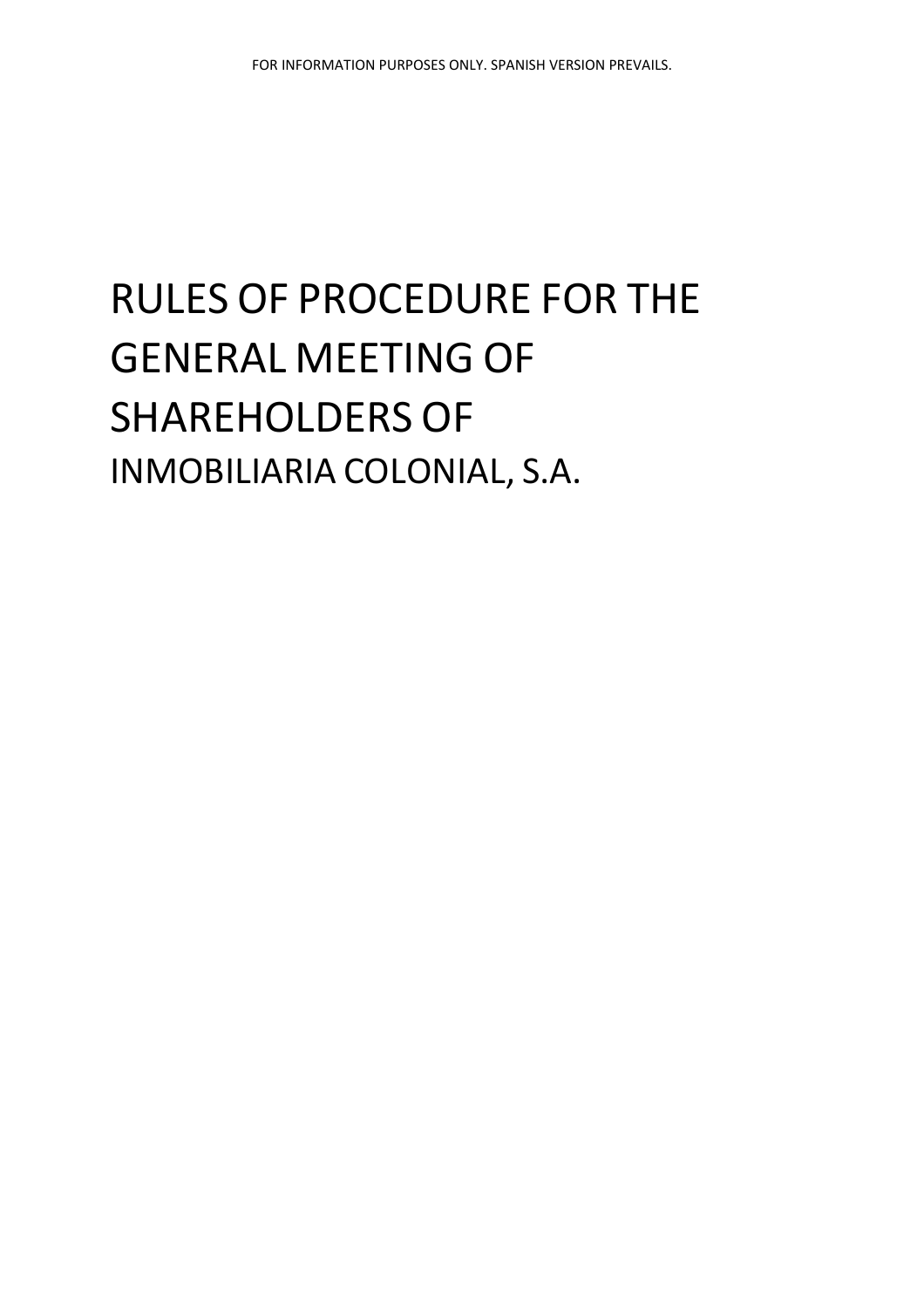

FOR INFORMATION PURPOSES ONLY. SPANISH VERSION PREVAILS.

## **TABLE OF CONTENTS**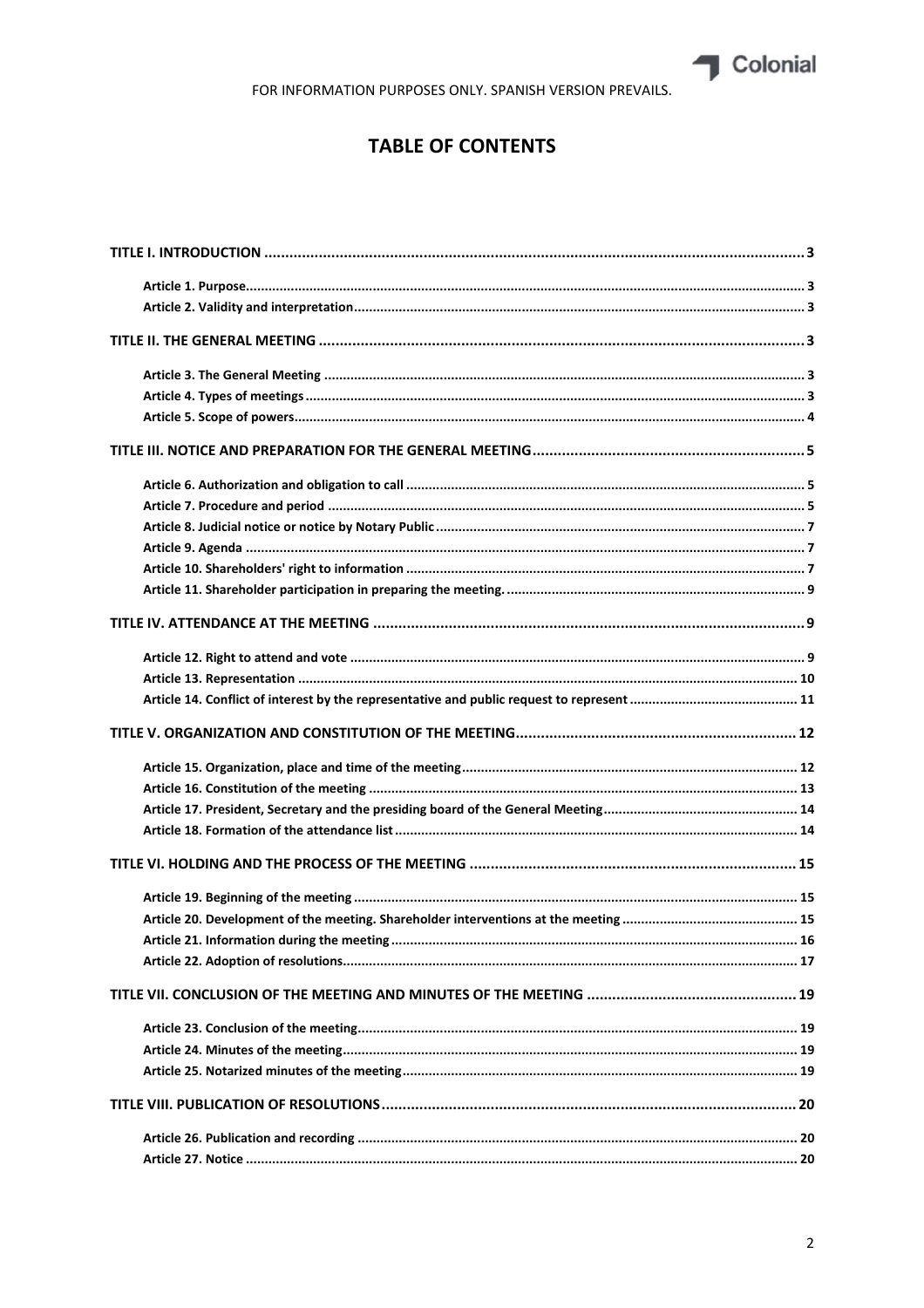

## **TITLE I. INTRODUCTION**

## **Article 1. Purpose**

These Regulations of the General Meeting (the **"Regulations"**) govern the organisation and functioning of the General Meeting of Shareholders of Inmobiliaria Colonial, SOCIMI, S.A. (the **"Company"** or **"Inmobiliaria Colonial"**) in accordance with law and, in particular, with the consolidated Spanish Limited Liability Companies Law as approved by Legislative Royal Decree 1/2010 of 2 July (the **"Spanish Limited Liability Companies Law"**), and in the Company's bylaws.

## **Article 2. Validity and interpretation**

The Regulations shall be submitted for approval at the General Meeting of Shareholders at the proposal of the Board of Directors, and shall become effective upon passage.

The Regulations may be amended at the General Meeting at the proposal of the Board of Directors, which shall first prepare a report justifying the amendment.

The Regulations shall be interpreted in accordance with the law and these bylaws.

The Regulations shall be reported to the National Stock Exchange Commission. Once the Regulations have been reported, they shall be recorded in the Commercial Registry and later published by the National Stock Exchange Commission. The Regulations shall likewise be included on the Company web page.

#### **TITLE II. THE GENERAL MEETING**

#### **Article 3. The General Meeting**

A General Meeting is the meeting of shareholders that is held in compliance with all legally established requirements and formalities, in order to deliberate and decide by majority vote on the matters that are within its jurisdiction.

All shareholders, including those in dissent and those who did not attend the meeting shall be bound by agreements reached at the General Meeting.

The Company shall at all times guarantee equal treatment of all shareholders in the same position, especially in reference to information, participation and their right to vote at General Meetings.

#### **Article 4. Types of meetings**

General Meetings can be either Annual or Special and shall be called by the administrators of the Company.

An Annual General Meeting, once prior notice is given must be held within the first six months of each fiscal year to vote on, where applicable, company performance, the accounts for the previous fiscal year, and of the application of the results. Annual General Meetings can likewise adopt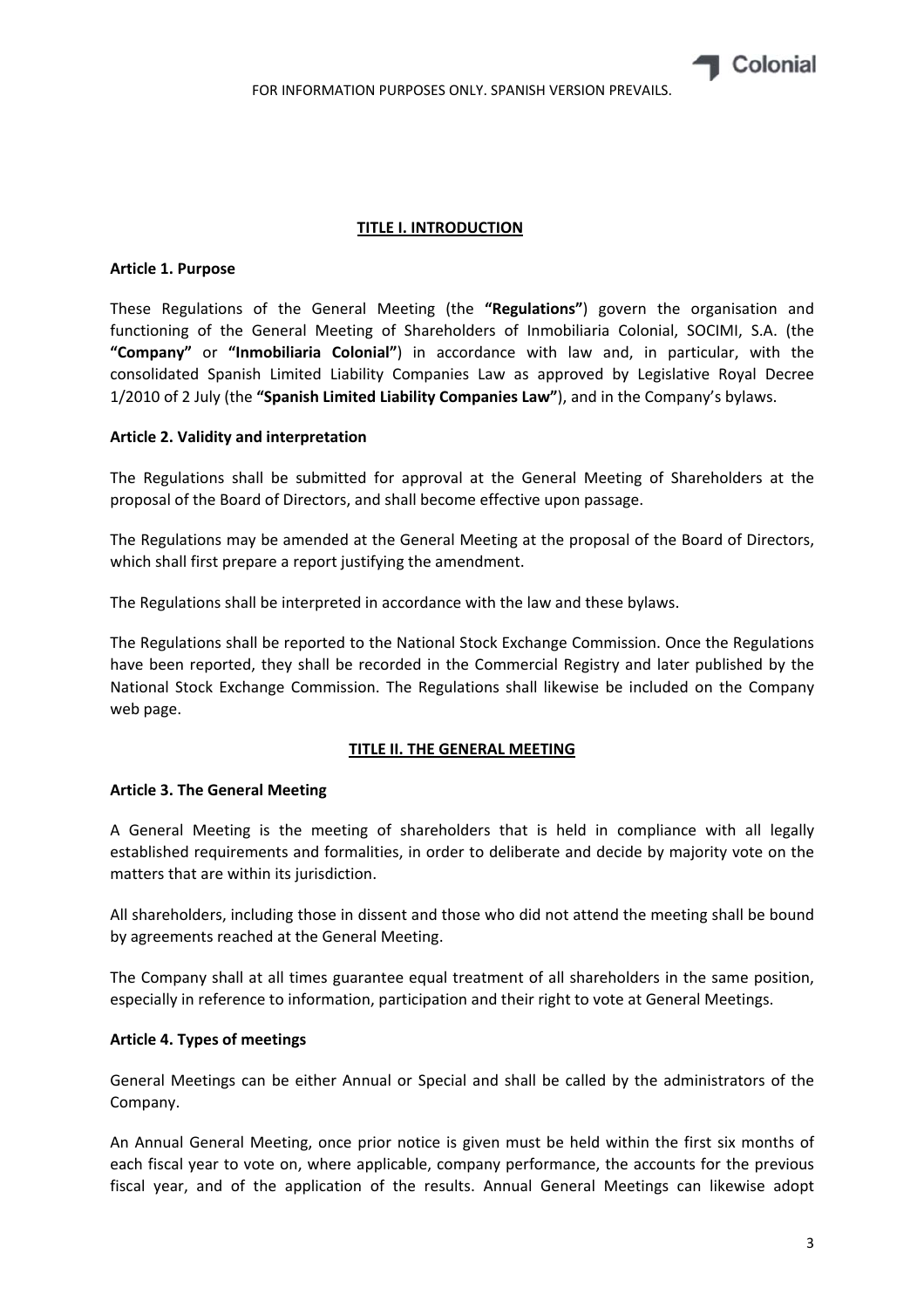

resolutions on other matters that are within the powers of the General Meeting and which are included in the agenda.

A Special General Meeting is any other not deemed a General Meeting.

## **Article 5. Scope of powers**

At a General Meeting, shareholders shall have the power to adopt all resolutions as the governing body of the Company, pursuant to the law and the bylaws. These powers include but are not limited to the following:

- To vote on the annual, individual and consolidated financial statements of the Company, the application of the results, and company performance.
- To appoint and remove directors, liquidators and auditors, where applicable, as well as taking legal action for liability against any of them.
- To amend the Company bylaws.
- To increase or reduce capital stock, notwithstanding any delegations that may be made by the Board of Directors.
- To limit or eliminate preferred subscription rights to new shares, notwithstanding any delegations that may be made by the Board of Directors.
- **THE TO acquire, transfer or contribute essential assets to another company. Assets are presumed to** be essential when the amount of the operation exceeds twenty-five percent (25%) of the value of the assets listed in the last financial statement that was passed.
- To transfer essential activities currently being performed by the Company to dependent entities, even though the Company maintains full control of these activities. Operating assets and activities are presumed to be essential when the volume of the operation exceeds twenty‐ five percent (25%) of the total assets in the financial statement.
- To transform, merge, demerge or completely assign assets and liabilities and to move the Company's registered office to another country.
- To issue bonds that can be converted into shares or to grant bondholders a share of company profits, notwithstanding any delegations that may be made by the Board of Directors.
- To authorize the acquisition of Company shares within legal limits, except freely marketable share as provided by law.
- **To dissolve the Company.**
- To perform operations that are equivalent to liquidating the Company.
- **To approve the final liquidation balance.**
- To vote on the compensation plan for Directors as allowed by law.
- **TO approve and amend these Regulations.**
- To carry out other functions as determined by law or Company bylaws.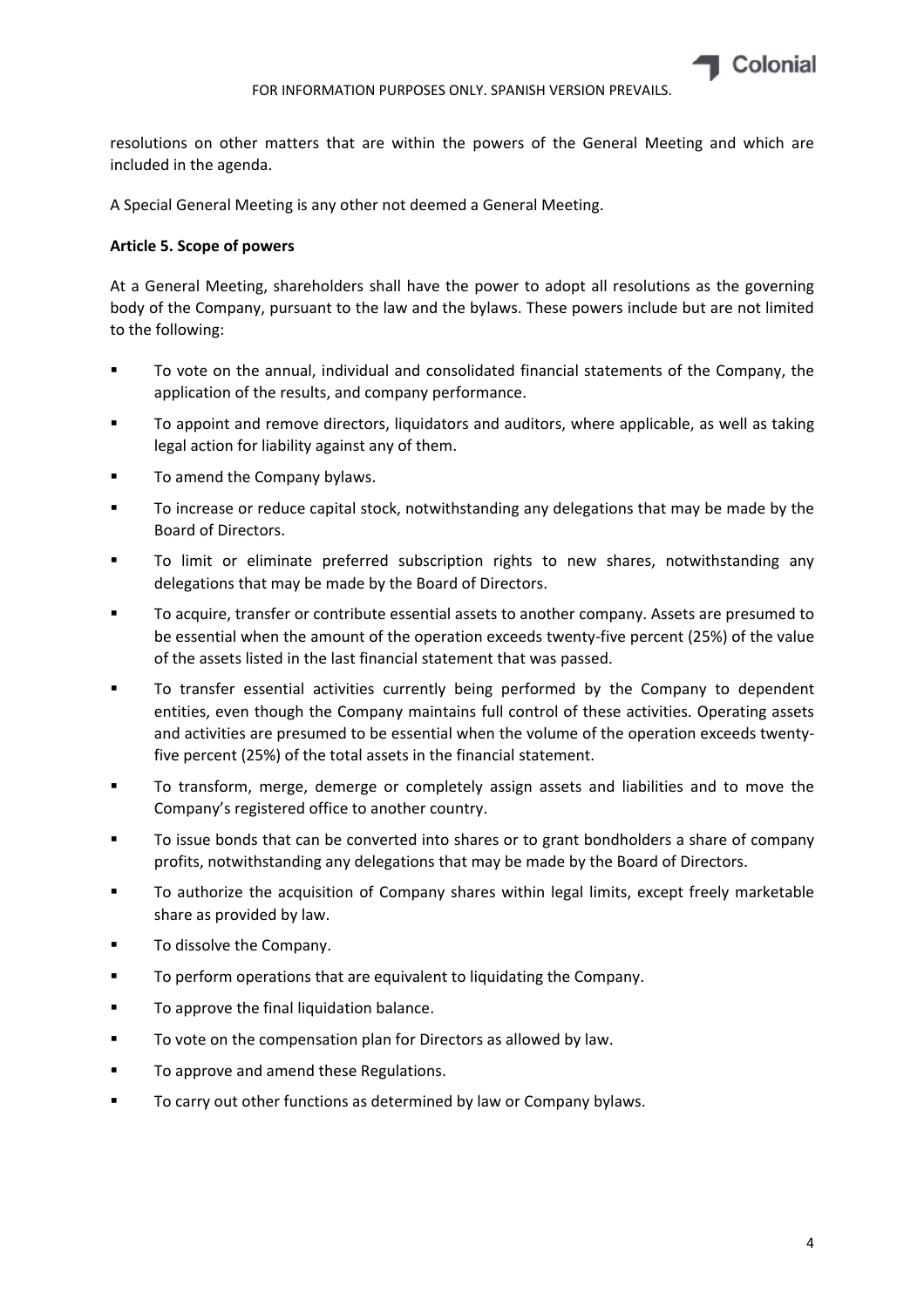

## **TITLE III. NOTICE AND PREPARATION FOR THE GENERAL MEETING**

## **Article 6. Authority and obligation to call**

The Board of Directors shall call an Annual General Meeting to be held within the first six (6) months of the fiscal year.

The Board can call a Special General Meeting if and when it deems this necessary or opportune for the Company's interests.

The Board shall likewise call a General Meeting when so requested by shareholders who own a minimum of three percent (3%) of the capital stock, stating in their request the matters to be addressed thereat. In such case, a General Meeting must be called within the term and according to the requirements established to this effect according to law.

The administrators shall prepare the agenda for the meeting, which shall include the matters that were set forth in the request for a meeting.

## **Article 7. Procedure and period**

Notification of the General Meeting shall be published in the Official Gazette of the Commercial Registry or in one of Spain's major newspapers, on the company web page, and on the web page of the National Stock Exchange Commission, as well as in any other medium that may be required pursuant to applicable law, at least one (1) month prior to the date set for the meeting.

Notwithstanding the foregoing, Special General Meetings may be called no more than fifteen (15) days in advance. This shortened notification period shall require an express resolution adopted at an Annual General Meeting by, at least, two thirds of subscribed capital entitled to vote, and which cannot be called beyond the date set for holding the next Annual General Meeting.

The notice shall state the name of the Company, date and time of the meeting on first call, the office of the person or persons making the call as well as the agenda, which shall include the matters to be addressed, and any other mentions and information legally required for publically traded companies. The notice may also indicate the date of the second call, where applicable, At least twenty‐four (24) hours must pass between the first and second call.

The notice shall likewise mention the following:

- 1. The date when the shareholder must have his/her shares registered in his/her name in order to participate and vote in the General Meeting.
- 2. Where and how to obtain the complete text of the documents and proposed resolutions, as well as the Company's website where the information will be available.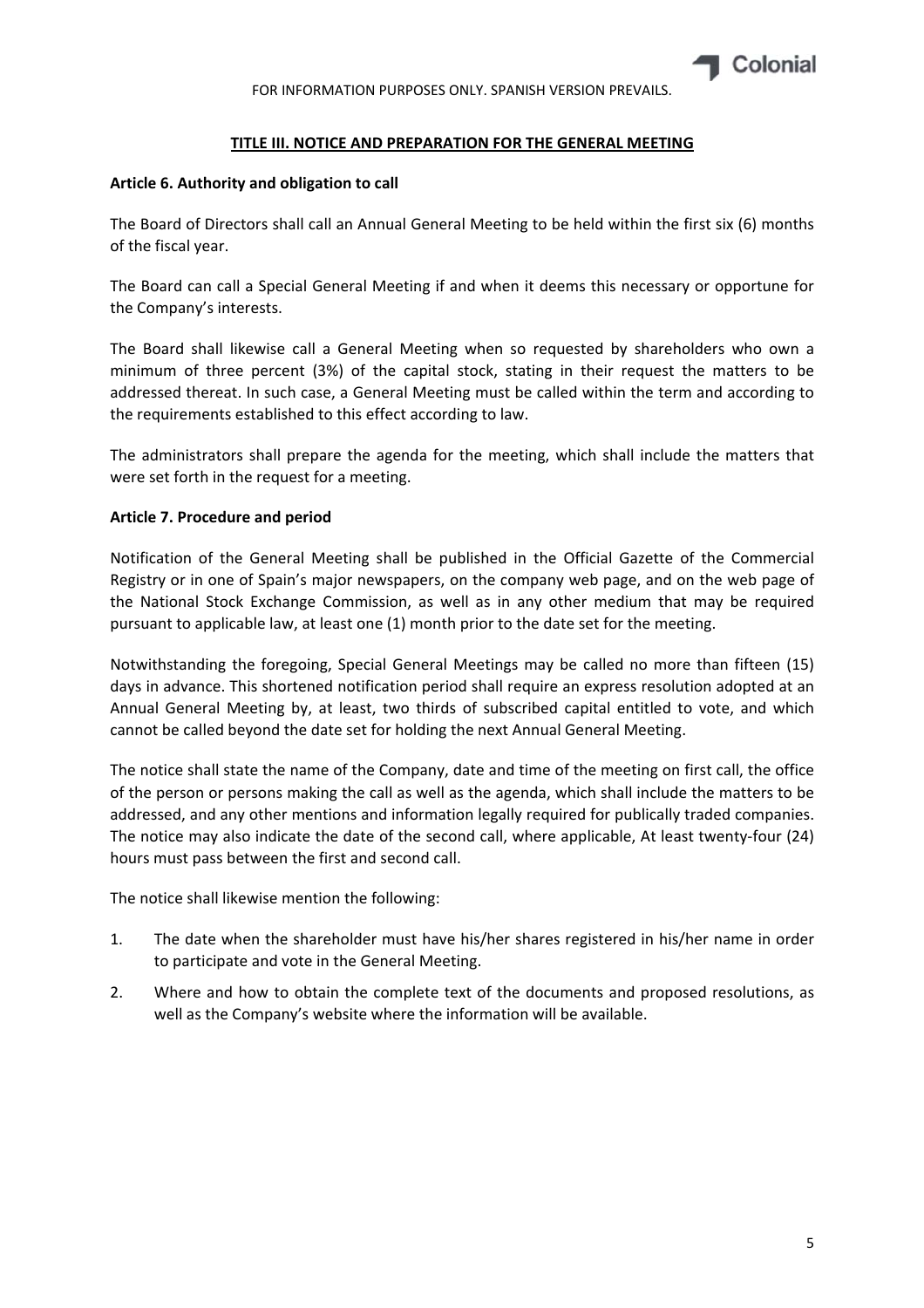

- 3. Clear and exact information on the processes that the shareholders need to comply with in order to participate and cast their vote at the General Meeting, specifically including the following:
	- The right to request information, to have points included in the agenda and to present proposed resolutions, as well as the period to exercise these rights. When noted that more detailed information on said rights can be obtained on the Company's website, then the notification can be limited to simply indicating the period for exercising said right.
	- The system for voting through a representative, specifically indicating the forms shareholders need to use to delegate their vote and the media to be used so that the Company can accept electronic confirmation of the appointed representation.
	- The procedures established for absentee voting, whether by mail or by electronic media.

The Board of Directors shall determine in the notice for each General Meeting which remote communication media will be made available to the shareholders so that they may vote and/or delegate their vote. Said media shall duly guarantee the identity of the individual exercising his/her right to vote, or, if delegated, the identity of the representative and the person that they represent, and whether the use of this media is feasible. The notice shall also include the specific remote communications media that can be used by the shareholders in order to exercise their rights to be represented, to delegate their vote, and, where applicable, to attend the meeting. The periods, forms and ways shareholders who attend the meeting can exercise rights by means of electronic or telematic media shall likewise be included, if this possibility is permitted.

Shareholders who represent a minimum of three percent (3%) of the capital stock may request the publication of a supplement to the call of an Annual General Meeting that includes one or more items on the agenda, provided the new items are accompanied by a justification or, where applicable, a justified resolution proposal. The exercise of this right, which may by no means be exercised with respect to a Special General Meeting, must be made by certified notice, to be received at the company headquarters within five (5) days of the publication of the call. The supplement to the call shall be published at least fifteen (15) days prior to the date scheduled for the General Meeting.

Furthermore, shareholders representing at least three percent (3%) of the capital stock may, within five (5) days of the publication of the call, present reasoned resolution proposals on matters already included or to be included in the agenda of the Annual or Special General Meeting. As these proposals are received, the Company shall ensure that the proposals and any accompanying documentation, if any, are disseminated among the other shareholders by publishing them uninterruptedly on the company website for the term established by current regulations.

If a duly called General Meeting is not held on first call and the notice of the meeting does not include a date for meeting on second call, then the second date for the meeting shall be announced with the same agenda and publication requirements as the first, within fifteen (15) days of the Meeting that was not held, and a minimum of ten (10) days prior to the date scheduled for the meeting.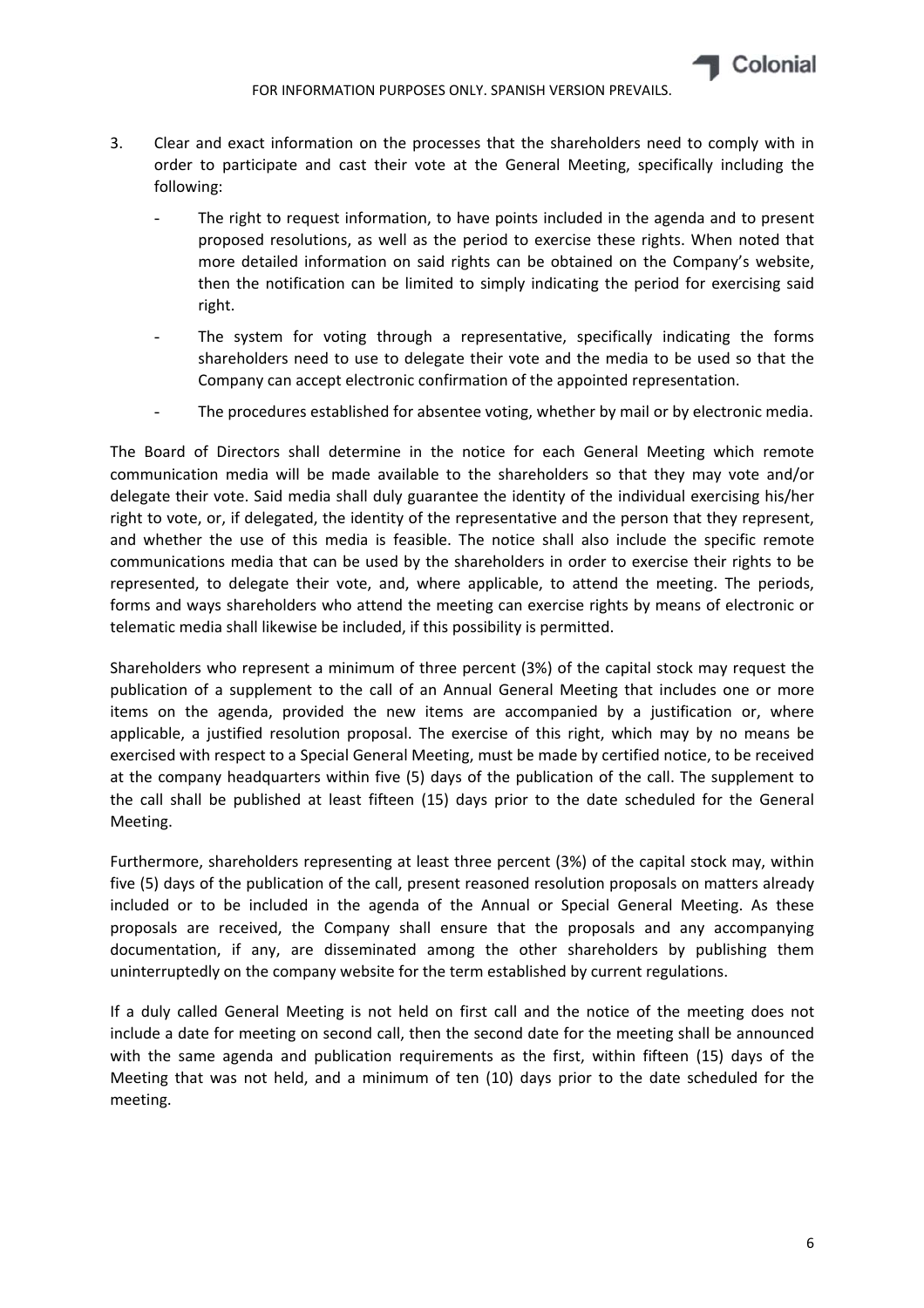

## **Article 8. Judicial notice or notice by Notary Public**

In the event an Annual General Meeting is not called within the legal period, then the meeting can, at the request of the shareholders and with the knowledge of the administrators, be called by the Judicial Clerk of the Mercantile Court or the Commercial Recorder at the Company's registered office. The notice shall also specify the person who will preside the meeting.

The same call must be made for a Special General Meeting when requested by the number of shareholders referred to in Paragraph 3 of Article 6 of these Regulations.

## **Article 9. Agenda**

The Agenda for a General Meeting shall be set by the Board of Directors, considering the suggests and proposals received from the shareholders, and the way it is drafted shall not prevent a separate vote on those matters that are substantially independent in order for shareholders to separately exercise their preference when voting.

The agenda shall be drafted clearly and precisely, to facilitate the understanding of the matters to be addressed and voted on at the Meeting.

Shareholders shall be provided, through the Company's website as a communications channel of with shareholders, with the possibility to make suggestions and proposals on the matters included in the agenda and the Board shall decide on which and how to transfer those suggestions to the Meeting and, if applicable, submit them to a vote.

## **Article 10. Shareholders' right to information**

Shareholders have the right to have ample and precise information on the matters that will be debated and decided at the General Meeting. The Board of Directors shall encourage the informed participation of shareholders at General Meetings.

From the date a General Meeting is called, the shareholders can examine the proposed resolutions, reports and documents made available as required pursuant to law and the bylaws, either through the Company's website or at the Company's registered office. When allowed by law, shareholders can request that the full text of the documents made available to them be given or sent to them free of charge.

Once a General Meeting is called, any shareholder can immediately obtain from the Company, free of charge, the documents to be submitted for approval at the Meeting, as well as the management report and the auditors' report, where applicable.

From when the notice of a General Meeting is published until when the meeting is held, the Company shall publish the following information uninterruptedly on the company web page:

- a) The notification of the call.
- b) The total number of shares and rights to vote when the call is made, broken down by types of shares, if any.
- c) The documents to be presented at the General Meeting and in particular the administrators' reports, the auditors' reports, and any reports from independent experts.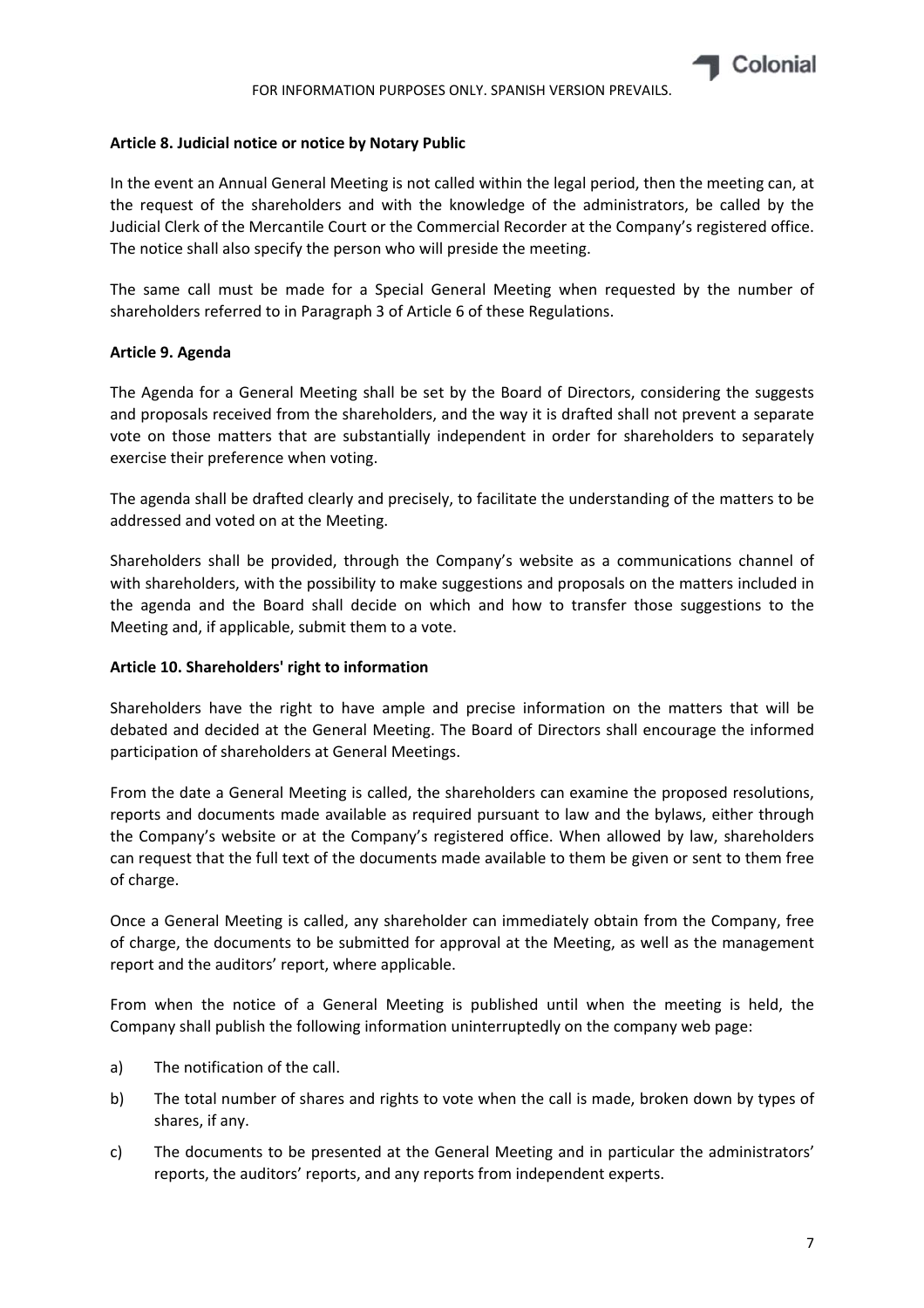- d) The complete texts of the proposed resolutions for each and every point on the agenda, or for those points that are merely informative, a report from the competent bodies on each of the points made, as well as any proposed resolutions presented by the shareholders.
- e) With respect to the appointment, ratification or reelection of any of the members of the Board of Directors, the identity, curriculum vitae and category of each of these individuals, as well as the proposal and reports that are legally required for said purpose. In the case of a legal entity, the information shall include information on the individual to be appointed to permanently assume the duties of the office.
- f) The forms to be used for absentee voting, except when these are sent directly by the Company to each shareholder. If this cannot be published on the Company's website for technical reasons, the Company shall indicate how to obtain the printed forms, which shall be sent to all interested shareholders.
- g) Information on the communication channels between the Company and the shareholders in order to gather information or make suggestions pursuant to applicable regulations.
- h) The operating rules for the Shareholders' Electronic Forum.

Shareholders can request, up to the fifth day prior to the date set for the Meeting, that the administrators send the information or clarifications that they deem necessary on the matters included in the agenda, or to pose questions, in writing, that they consider pertinent. The shareholders can likewise make a written request within the same period, asking that the directors provide the clarifications that they deem appropriate on the information available to the public that may have been facilitated by the Company to the National Securities Market Commission from the date of the last General Meeting, and regarding the auditor's report. The administrators shall provide the information in writing up to the date set for the General Meeting.

Information can be requested in the form indicated in the call for the General Meeting. The provisions of this article are understood to be notwithstanding the right of shareholders to obtain printed documents and to request that they be sent, free of charge, when so established by law.

The Board of Directors can authorize any of its members as well as its Secretary and Vice Secretary, or any higher officer of the Company to respond to a request for information presented by a shareholder. Requests for information or clarification that are verbally presented by shareholders to the President regarding the abovementioned matters made during the General Meeting or in writing within five (5) days prior to the date set for the meeting, shall also be verbally provided during the General Meeting by any of the administrators present, at the discretion of the President.

In the event a shareholder's right to information cannot be satisfied, then the information shall be provided in writing within seven (7) days after the f conclusion of the General Meeting.

The administrators are required to provide the information referred to in the preceding paragraphs, except in cases in which such information is not necessary to protect the rights of the shareholder, when there are objective reasons which indicate that the information could be used for purposes outside of the company, or when disclosure of the information could be damaging to the Company or its associated companies. Violation of the right to information during a General Meeting shall not be grounds to contest the General Meeting.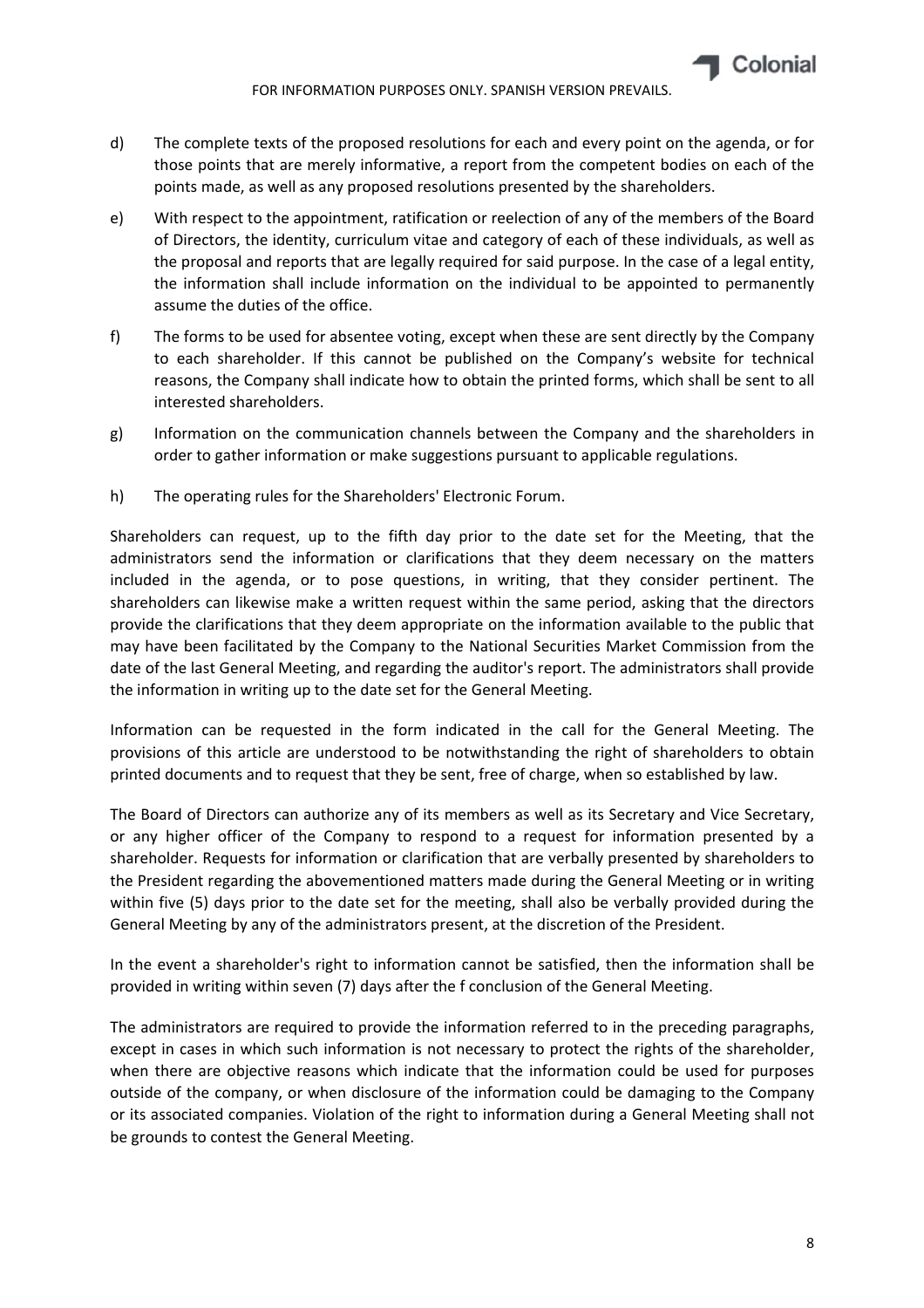Nevertheless, the requested information cannot be denied when the request is backed by shareholders representing at least twenty‐five percent (25%) of the capital stock. The shareholder shall be liable for any damages caused by abusive or damaging use of the requested information.

Valid requests for information, clarification or questions made in writing and the response made to these requests by the directors, in writing, shall be included on the Company's website. However, when, prior to raising a specific question, the requested information is clearly, expressly and directly available to all shareholders on the Company website in a question-answer format, the administrators may limit their reply to the information provided on the Company's website.

## **Article 11. Shareholder participation in preparing the meeting**

A Shareholders' Electronic Forum will be available from the date the General Meeting is called which shareholders, both individuals as well as the specific and voluntary associations who can legally constitute same, will be able to access with due guarantees in order to facilitate communication prior to the date of the General Meeting. Proposals to be presented can be published in the Forum, as a supplement to the agenda published in the notice, as well as requests for adhesion to those proposals, motions to reach the necessary percentage to exercise a minority right as specified by law, and bids or petitions for voluntary representation.

The right to request the publication of a supplement to the notice of an Annual General Meeting, including one (1) or more points on the agenda, and to present well-founded proposals for a resolution on maters already included or to be included in the agenda of the Meeting called, shall be governed by the provisions of Article 7 of these Regulations.

## **TITLE IV. ATTENDANCE AT THE MEETING**

## **Article 12. Right to attend and vote**

Shareholders may attend and vote at General Meetings, directly or duly represented, when they themselves or as a group hold at least five hundred (500) shares, which must be registered in the record of account entries five (5) days prior to the date the Meeting is scheduled. These shareholders must present, either at the company headquarters or before the entities indicated in the notice, either their certificate of legitimate status or the attendance card issued by the Company or those entities in charge of keeping the record of account entries, or by any other means permitted by law.

Shareholders can vote at the General Meeting, as well as grant the corresponding representation via remote communication media, if and when the identity of the shareholder is duly guaranteed as is the security of the electronic communications, where applicable, all pursuant to the current legislation of the time.

Each share carries one (1) vote.

To issue a vote by mail, the shareholder shall send the Company the duly completed and signed attendance ticket, delegation and absentee vote issued to him/her by the entity or entities responsible for registering the notes on account or for the Company, stating whether the vote is in favor or against, whether the shareholder abstains, or whether his/her vote is blank.

Votes cast by electronic media shall be done so with a recognized electronic signature or other form of guarantee that the Board of Directors deems suitable to assure the authenticity and identity of the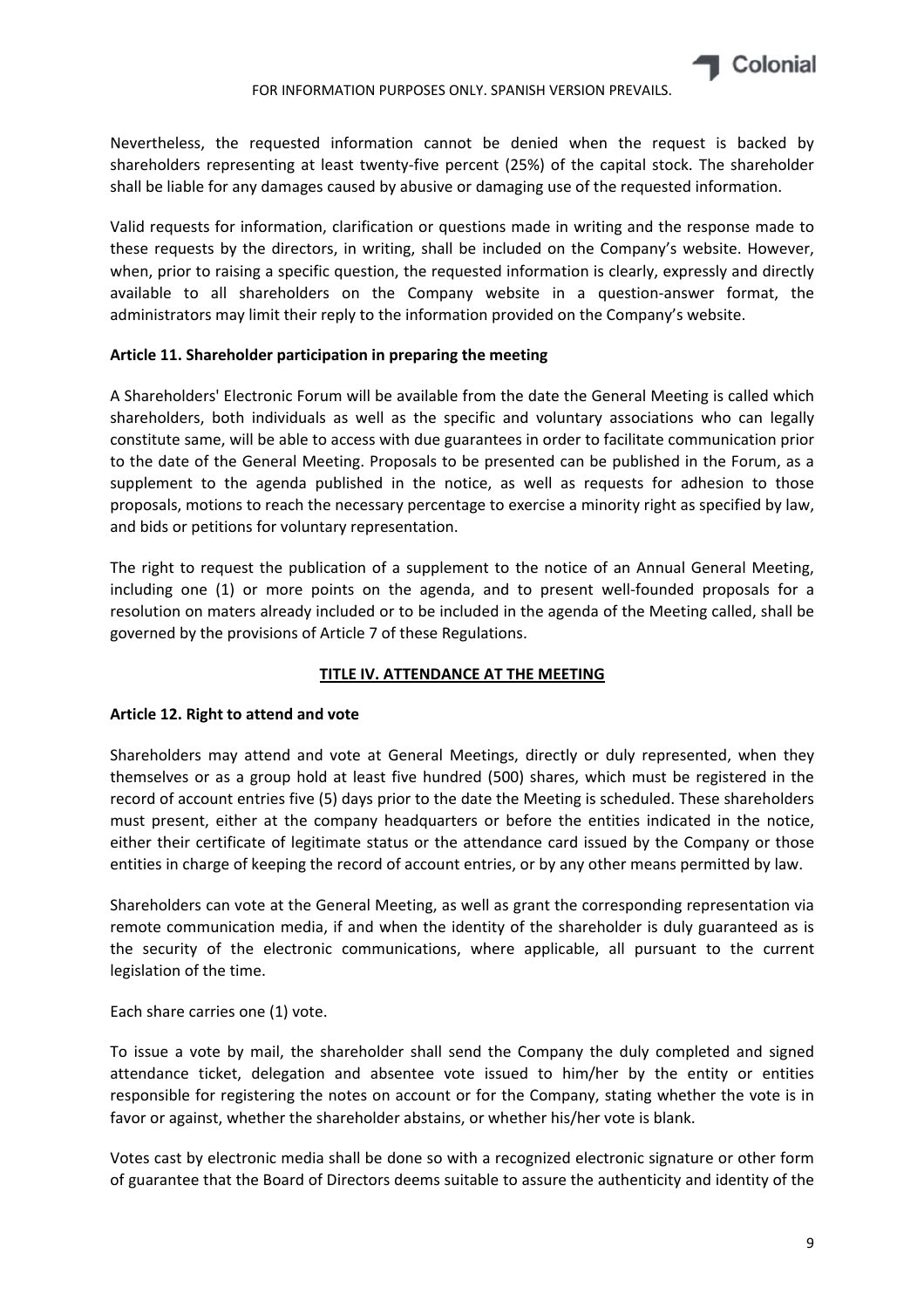

#### FOR INFORMATION PURPOSES ONLY. SPANISH VERSION PREVAILS.

shareholder exercising his/her right to vote, with an unalterable digital copy of the attendance ticket, delegation and absentee vote.

Notwithstanding the above, the Company can create a specific digital application on its website allowing absentee votes. In this case, no unalterable digital copy of the attendance ticket, delegation and absentee vote shall be required.

The vote issued by means any of the media set forth above shall be received by the Company at least twenty‐four (24) hours prior to the time and date set for the General Meeting in the first call, without prejudice to the authority of the President to admit votes received later. If the President does not use this authority, all votes received outside of the time limits shall be considered not issued.

An absentee vote cast and referred to in this article shall be considered void:

- i. If it is later expressly revoked by the same medium used to cast the vote and within the time limits established to do so.
- ii. If the issuing shareholder physically attends the meeting.

Shareholders who cast an absentee vote shall be considered as present for purposes of constituting the General Meeting.

The Company can provide the entities that participate in the Sociedad de Gestión de Sistemas de Registro, Compensación y Liquidación de Valores S.A. (lberclear) with a proposed form for the attendance tickets for the Meeting, to be issued by said entities to the respective depositing shareholders, thereby assuring that the tickets are all uniform and include a bar code or other system to allow them to be read electronically to facilitate the electronic calculation of those attending the meeting, as well as the form that will be used to delegate the powers to represent any shareholder. Attendance tickets may include the identity of the representative if not expressly named by the shareholder represented.

Before the session is called to order, those attending the meeting will be provided with the text of the proposed resolutions that will be submitted to a vote at the General Meeting and, if applicable, the text of the responses provided to the shareholders in response to their requests for information made in writing prior to the Meeting, when the Board of Directors considers this information necessary or opportune for the knowledge of those attending the meeting.

Members of the Board of Directors shall attend the General Meetings even when their presence is not required for the valid constitution of the Meeting. Managers, technicians and other persons who the Board of Directors believe may have an interest in advancing company matters and whose participation may be useful for the Company, may attend the Meeting. The President of the General Meeting may authorize the attendance of any person deemed opportune, although the shareholders may revoke this decision.

## **Article 13. Representation**

All shareholders entitled to attend may be represented at a General Meeting by anyone. Representation must be granted in writing and specifically for each Shareholders Meeting, pursuant to the terms and scope of the Spanish Limited Liability Companies Law.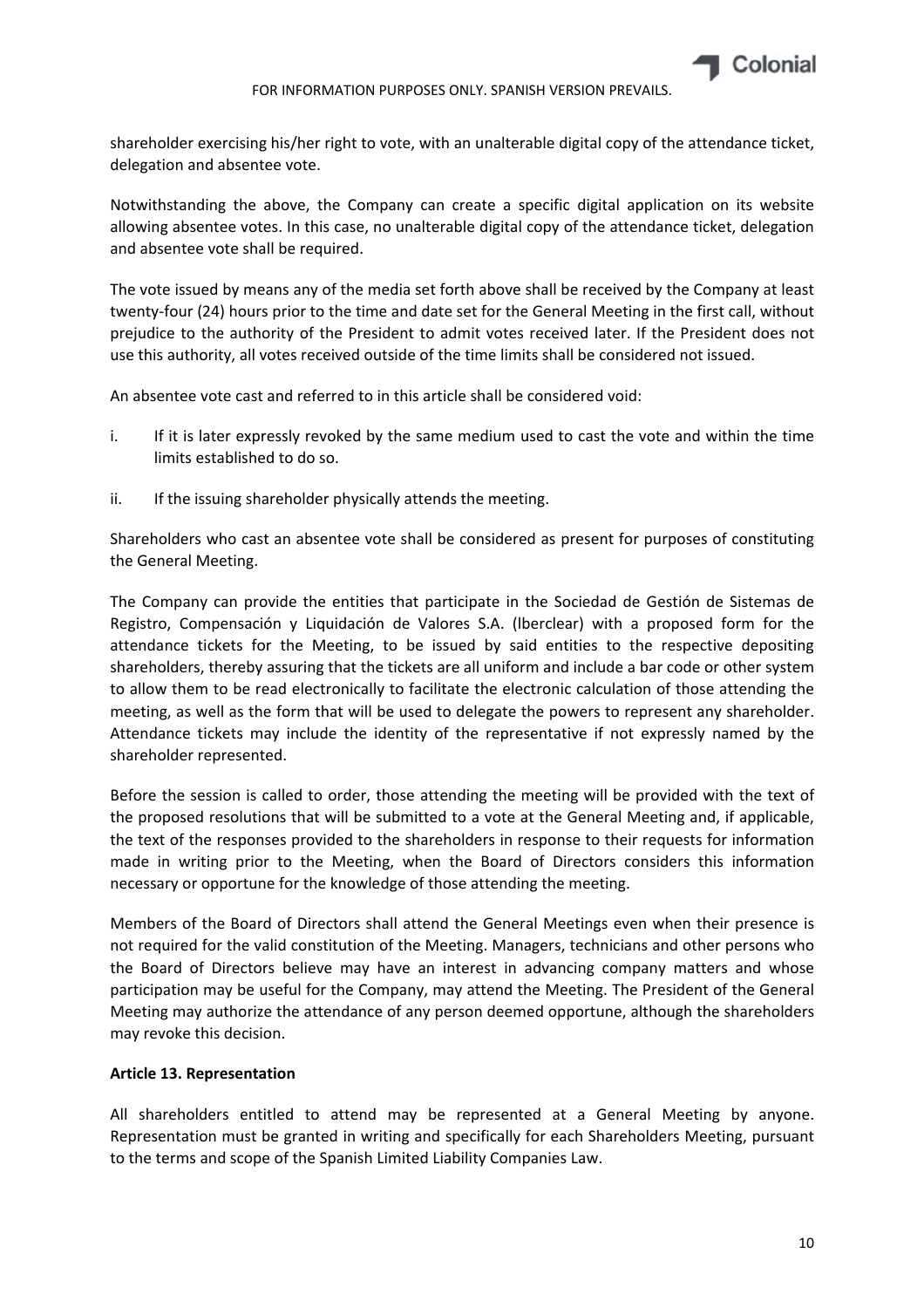In the event that a represented shareholder has issued instructions, the representative shall issue the vote in accordance with those instructions and is required to preserve said instructions for one (1) year after the date of the corresponding Meeting.

A representative can represent more than one shareholder, without restrictions on the number of shareholders he/she can represent. A representative who represents several shareholders can cast both positive and negative votes in accordance with the instructions given by each shareholder.

The delegation can also include those points which, although not set forth in the agenda in the notice, may be dealt with in the Meeting as allowed by law.

In any event, the number of shares represented shall be calculated in order to validly call the Meeting to order. Representation is always revocable. Physical attendance by the person represented at the Meeting shall be considered a revocation of representation.

Representation can also be granted by remote communications media, if and when the identity of the shareholder is duly guaranteed as is the security of the electronic communications, where applicable, pursuant to the current legislation at the time.

A representative can be appointed by mail by sending the Company a document setting forth the representation granted, together with the attendance ticket issued by the Company or organizations responsible for keeping a registry of notes on record. However the attendance ticket may be sufficient when it provides that it can be used for purposes of delegation through regular mail.

A representative can likewise be appointed by electronic or other remote communications media that duly guarantee the identity of the person represented and the representative and as long as the electronic communications are secure, as determined by the Board of Directors at the time that it calls each Meeting, and when it is published in the notice of Meeting and on the Company's website.

Representatives appointed by electronic media shall be subject, to the degree possible, to the regulations contained in Article 12 of these Regulations regarding absentee voting.

Representation granted by any of the remote communications media described above shall be received by the Company no less than twenty-four (24) hours prior to the time and date set for the General Meeting in the first call, without prejudice to the authority of the President to admit votes received later. If the President does not use this authority, all votes received outside of the time limits shall be considered not issued.

The President and the Secretary of the General Meeting shall have broad powers to admit the validity of the document or the means to accredit the representation, only considering that the document does not comply with the minimum essential requirements to be valid when it cannot be remediated.

#### **Article 14. Conflict of interest by the representative and public request to represent**

Before being appointed, the representative shall inform the shareholder, in writing, of any possible conflicts of interest. There may be a conflict of interest when the representative is involved in any of the situations set forth in the Spanish Limited Liability Companies Law. However if there are precise instructions related to the vote, there shall be no conflict of interest.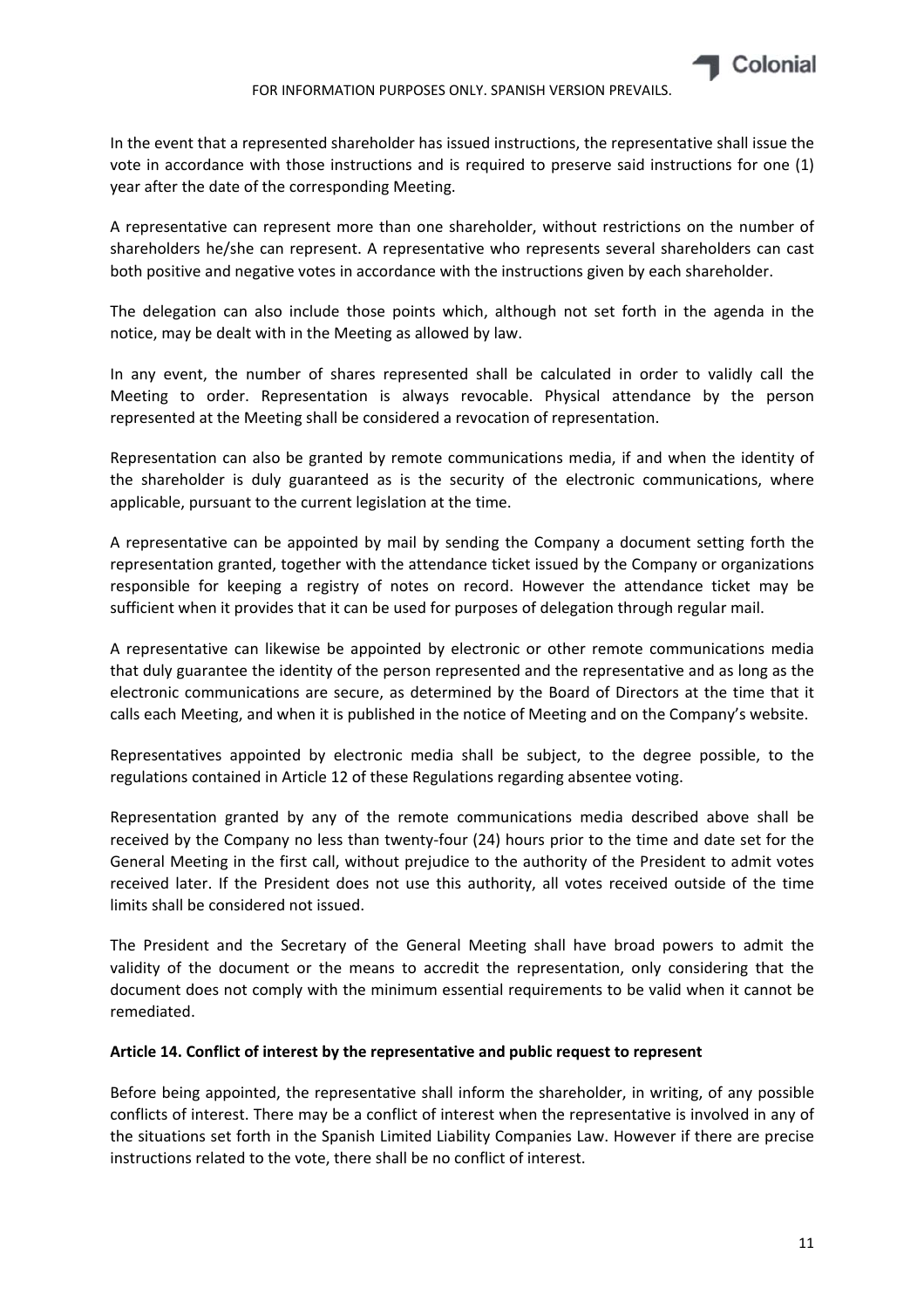

#### FOR INFORMATION PURPOSES ONLY. SPANISH VERSION PREVAILS.

In the event the Company administrators, securities depositories or those responsible for recording notes on account should request a representative for themselves or for another, and in general whenever the request is made publicly, then the rules contained in the Spanish Limited Liability Companies Law and in the Securities Market Act shall apply, as well as the provisions of these Regulations. More specifically the document that granting representation shall contain or have the agenda attached, as well as the request for instructions regarding exercising the vote and indicating the form in which the representative will vote, if precise instructions are not given. The delegation can also include points that, even though not included in the agenda in the call, may also be addressed at the Meeting if allowed by law, and may also provide for the substitution of the director represented by another Director, by the Secretary of the Board or another shareholder attending the Meeting if and when he/she has a conflict of interest that prevents him/her from issuing the vote delegated to him/her.

As an exception, the representative can vote in a different manner when there are circumstances that were not known at the time the instructions were sent and there is a risk of damaging the interests of his client. If the vote cast in a way other than was instructed, then the representative shall immediately inform his client of this, in writing, explaining the reasons for the vote.

When there has been a public request for representation, the administrator acting as representative shall be restricted to exercising the right to vote as established in the Spanish Limited Liability Companies Law for possible conflicts of interest.

A public request for representation shall be understood to have been made when a single person is acting as the representative for more than three (3) shareholders.

Unless the person represented specifies otherwise, any representative who has a conflict of interest shall be considered to have also designated the President and Secretary of the General Meeting as joint and successive representatives.

#### **TITLE V. ORGANIZATION AND CONSTITUTION OF THE MEETING**

#### **Article 15. Organization, place and time of the meeting**

The General Meeting shall be held in the place and on the date specified in the notice and in the Spanish city that is designated by the administrative body for each meeting. In the event the location of the meeting is not specified in the notice, then it shall be held in the Company's registered office.

To guarantee the security of those attending and the good order of the General Meeting, the Board of Directors shall establish oversight and protection measures, including the appropriate access controls.

The Board of Directors may resolve to broadcast the General Meeting via the company web page.

The board can likewise provide simultaneous interpretation of the interventions in the Meeting, when it considers this opportune for any reason.

The President can have the General Meeting recorded on audiovisual support.

Conferences within the General Meeting may be held in more than one room when the Board considers that the number of attendees constitutes due cause. In this case, intercommunicating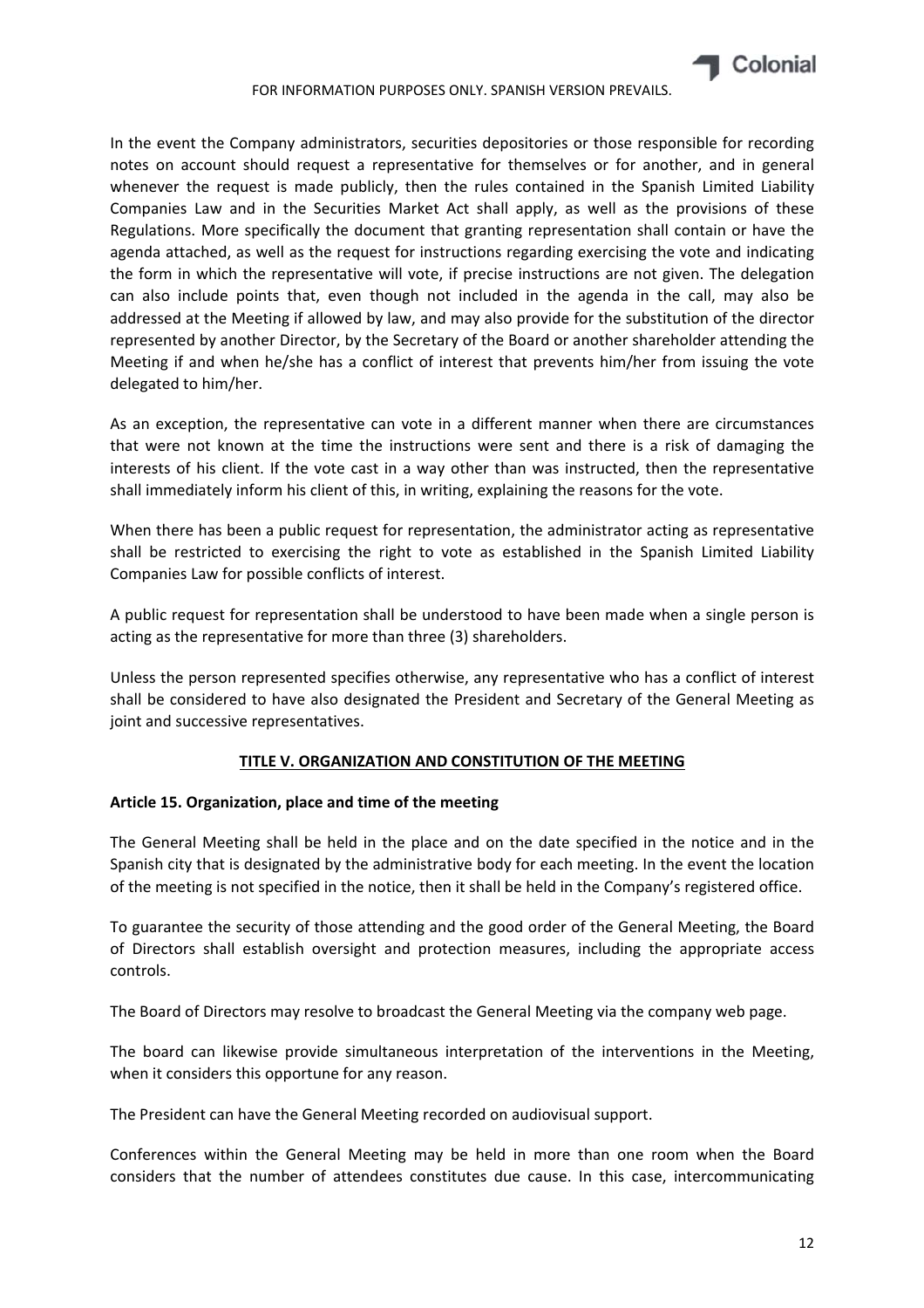

audiovisual media shall be installed to assure that the meeting proceeds simultaneously and in union.

It can be agreed upon at the General Meeting to postpone the meeting for one or two consecutive days, at the proposal of the Board of Directors or a number of shareholders representing at least one fourth of the capital stock and in attendance at the meeting. Regardless of the number of sessions, the Meeting shall be considered a single unit, with the minutes being valid for each of the sessions. It shall therefore not be necessary to repeat compliance with the requirements set forth in the law and in the bylaws to validly call to order the successive sessions.

If any shareholder included on the attendance list does not attend the successive sessions, then the majorities necessary to adopt the resolutions shall continue to be determined in the sessions from the information resulting from said list.

Exceptionally, and in the event that a disturbance should cause a substantial break in the good order of the meeting or should any other extraordinary circumstance temporarily prevent its normal advancement, then the President of the Meeting can order the suspension of the session during the time sufficient to re-establish the conditions necessary for the meeting to continue. In this case the President can adopt the measures that he/she deems appropriate to guarantee the safety of those present and to prevent a repetition of the circumstance that could once again alter order at the meeting.

## **Article 16. Constitution of the meeting**

A Shareholders Meeting, whether Annual or Special, shall be validly called to order, on first call, when attended by shareholders, in person or by proxy, accounting for at least twenty-five percent (25%) of the subscribed capital stock with voting rights. On second call, a General Meeting shall be validly called to order regardless of the capital stock in attendance.

Notwithstanding the provisions of the preceding Article, for it to be possible at a Shareholders Meeting to validly agree upon increasing or reducing the capital stock or any other modification of the bylaws, issuing bonds that can be converted into shares or those bonds which allow the holder to receive a share of the Company's profits, suppressing or limiting the preferred acquisition rights of new shares, in addition to the transformation, merger, demerger or overall assignment of the assets and liabilities, the transfer of the registered office abroad or any other matter determined by law, said General Meeting must be attended, on first call, by shareholders, directly or by proxy, accounting for at least fifty percent (50%) of the subscribed capital stock with voting rights. On second call, the attendance of twenty‐five percent (25%) of the capital stock shall suffice.

The provisions of this article shall be understood as without prejudice to the reinforced quorum required for constitution or voting that may be established by law or these bylaws.

Shareholders who cast an absentee votes pursuant to the corresponding call for a meeting, shall be counted as present for the purposes of constituting the General Meeting.

The absence of shareholders after the General Meeting has been called to order shall not affect the validity of the meeting.

The attendance of members of the Board of Directors shall not be required to validly call the Meeting to order.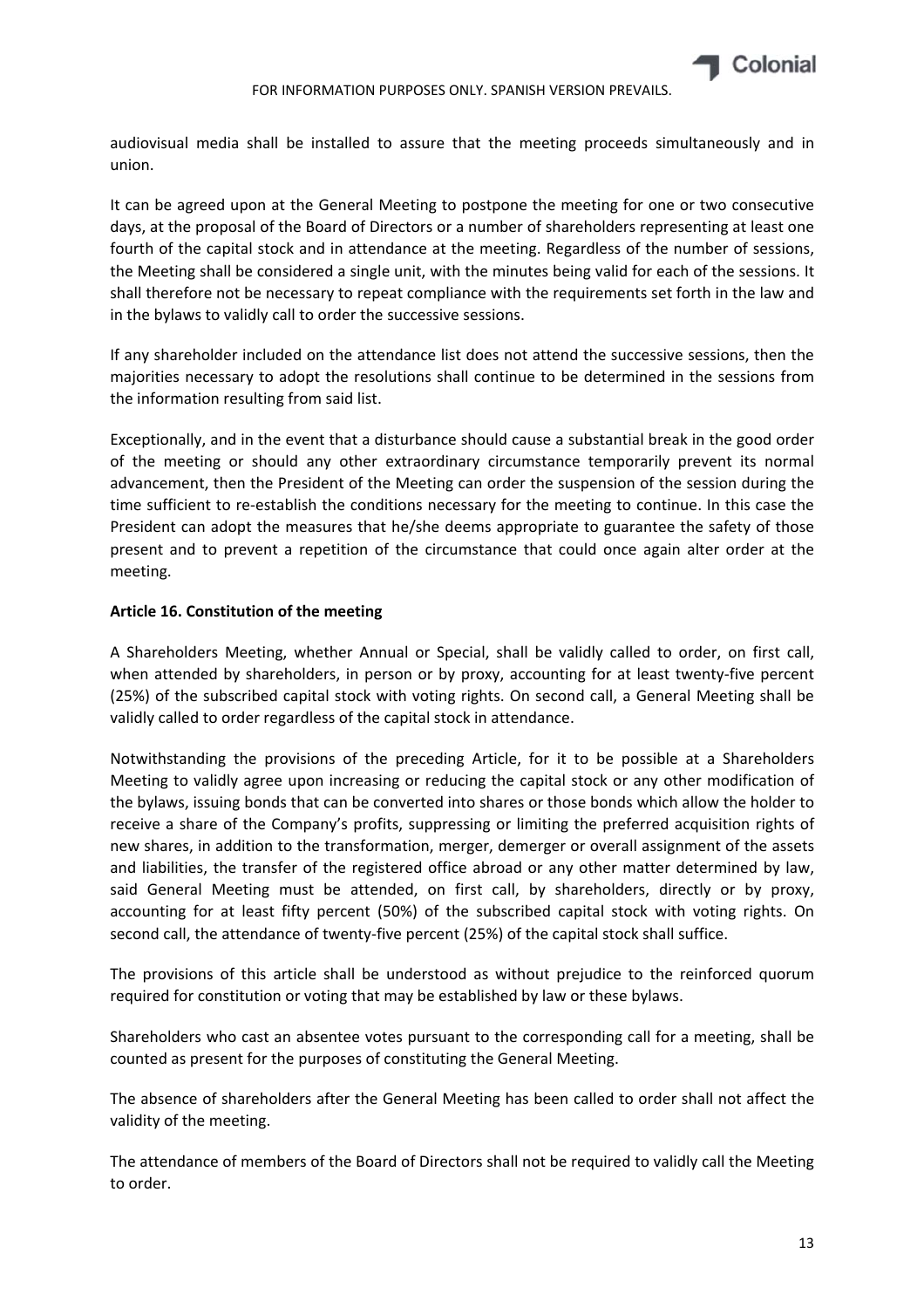## **Article 17. President, Secretary and the presiding board of the General Meeting**

The President of the Board of Directors shall serve as President of the Shareholders Board, or failing which, the most senior Vice President among those appointed; and, as Secretary, either the Secretary or Assistant Secretary of the Board of Directors. In the absence of those mentioned above, the President and Secretary of the presiding board shall be designated by the shareholders in attendance at the General Meeting.

The remaining members of the Board who attend the General Meeting shall form the presiding board of the Meeting, together with the President and Secretary.

The President of the Board shall lead the meeting, resolve any questions that may arise on the attendance list and on the content of the agenda, give the floor to shareholders who request to speak; and when he/she deems it appropriate he/she shall indicate when a vote will be made on the resolutions and proclaim the result of the votes; and in general he/she shall exercise all of the powers necessary for the meeting to be carried out, including interpreting the provisions of these Regulations.

## **Article 18. Formation of the attendance list**

Before beginning with the items on the agenda, a list of those attending the meeting will be prepared, specifying the name or representative of each person attending and the number of shares either owned or represented by the attendee.

The person attending the meeting may accredit his/her right to attend with his/her corresponding entrance ticket or validly issued certificate of legitimacy, exhibiting the documents that accredit his/her identity and, where applicable, his/her ownership or representation of the shares required, at least five (5) days prior to the scheduled Meeting date.

Shareholders who wish to vote via remote communications media, if this possibility has been included in the notice of the Meeting, shall accredit their identity and that they are a shareholder as determined by the Board of Directors in the notice of meeting.

Shareholders or their representatives, as the case may be, who enter the location of the General Meeting after the General Meeting has already begun deliberating the agenda shall not be included in the attendance list.

Nevertheless, the President may extend closing the attendance list for a few minutes, in order to take care of crowds of shareholders who appear at the last minute. In this case, a provisional close can be made in order to accredit that a quorum exists to validly call the Meeting to order. In any event, the final closing of the list and consequent determination of the existence of a quorum shall be completed before beginning to discuss the items on the agenda.

The number of shareholders present either personally or through a representative shall be determined at the end of the attendance list, as well as the amount of capital stock owned by them and specifying how much corresponds to shareholders with voting rights.

The attendance list signed by the Secretary and with the approval of the President shall be included at the beginning of the minutes or attached therefore. If the minutes are notarized, the attendance list shall be attached to the minutes.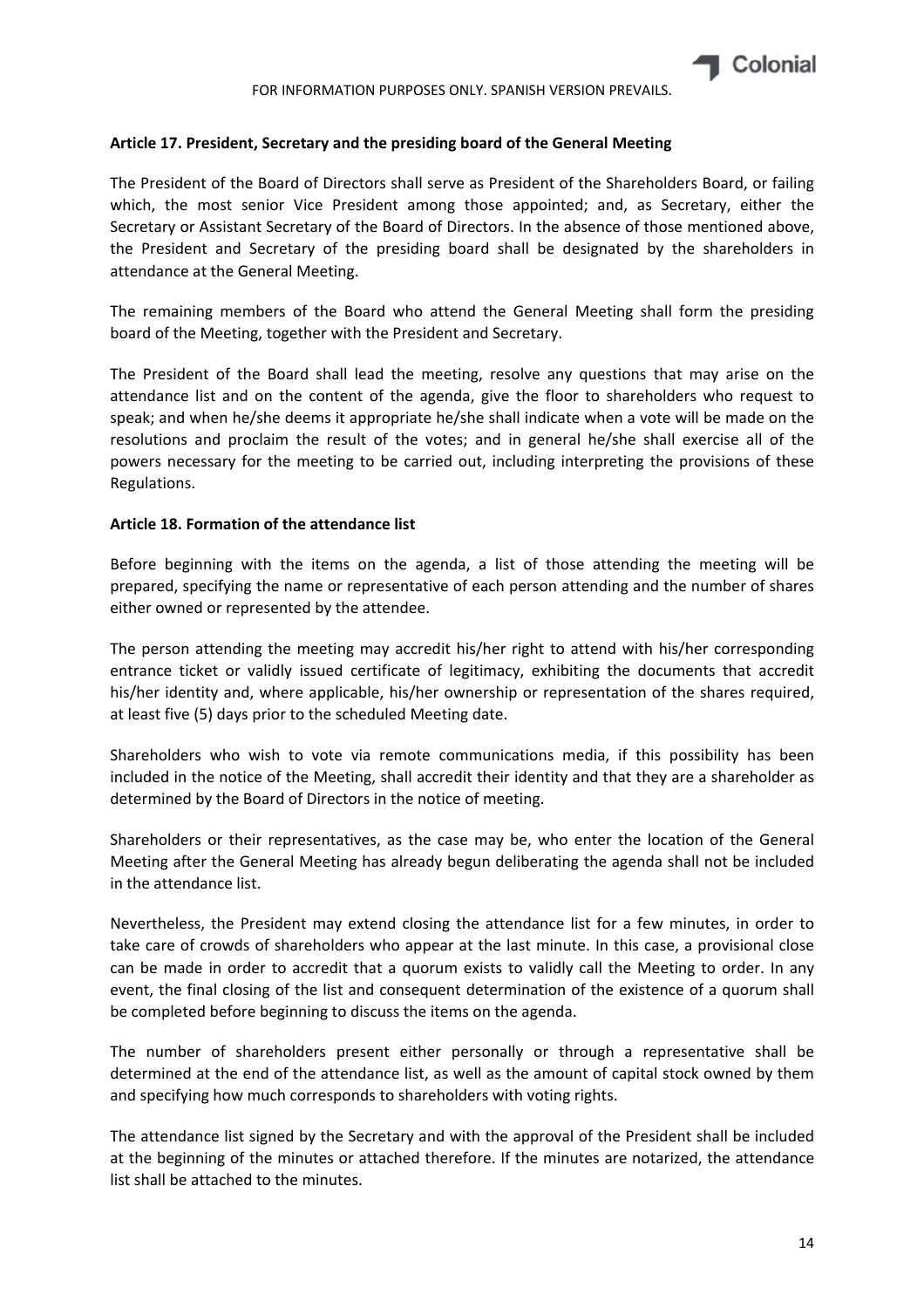The attendance list may also be prepared electronically or included in digital support.

## **TITLE VI. HOLDING AND THE PROCESS OF THE MEETING**

## **Article 19. Beginning of the meeting**

The President or the Secretary, if delegated by the President shall read the notice, and acknowledge it as read if no shareholder so opposes. He/she shall report on attendance at the Meeting, specifying the number of shareholders with voting rights who are present either personally or through a representative, as well as the number of shares corresponding to each of them and the percentage of capital stock represented.

The President shall then declare whether the requirements to validly call the Meeting to order have been met. In the event of the provisional close of the attendance list as described in the foregoing article, the information referred to in that provisional close can initially be read, and the President can declare the Meeting validly called to order and determine the points on the agenda that may be addressed based on that information. Upon closing the final attendance list and before opening discussion and voting on the points in the agenda, the information from the final list shall be read, and the President shall ratify the declaration calling the meeting to order and determining the points in the agenda that can be addressed. The information to be considered for all purposes shall be that found on the permanent list.

After the President has called the Meeting to order, he/she shall give the floor to the Notary Public, if present, to ask those attending if they have any reserve or objection regarding the information given and the valid constitution of the Meeting. Whoever wishes to express their reserve or objection shall do so, after providing his/her name and the number of shares owned or represented by him/her to the Notary Public, if present, so that this information can be included in the minutes of the meeting.

## **Article 20. Development of the meeting. Shareholder interventions at the meeting**

After the Meeting has been called to order, the President shall invite the shareholders who wish to speak at the General Meeting either to request information or to make a statement related to the points on the agenda, so that this can be stated before the Notary Public or before the Board of Directors, where applicable, and as previously indicated through their entrance ticket or corresponding certificate with their name and the number of shares owned or represented by them, where applicable.

The administrators can include in the notice for the meeting the interventions and proposed resolutions that pursuant to law they intend to present to those who will attend the meeting via electronic media. In the event this possibility is contemplated in the notice for the Meeting, the Company must be notified before the Meeting is called to order. This notice shall describe the periods, forms and ways to exercise the shareholders' rights provided by the directors to allow the orderly progression of the Meeting.

Once the presiding board of the Meting has the list of shareholders who wish to intervene in the Meeting and after this has been announced by the President of the Meeting or the people named for this purpose in the corresponding reports, the President shall open the floor for comment by the shareholders before voting on the matters included in the agenda. Shareholders shall intervene in the order in which they are called by the Board.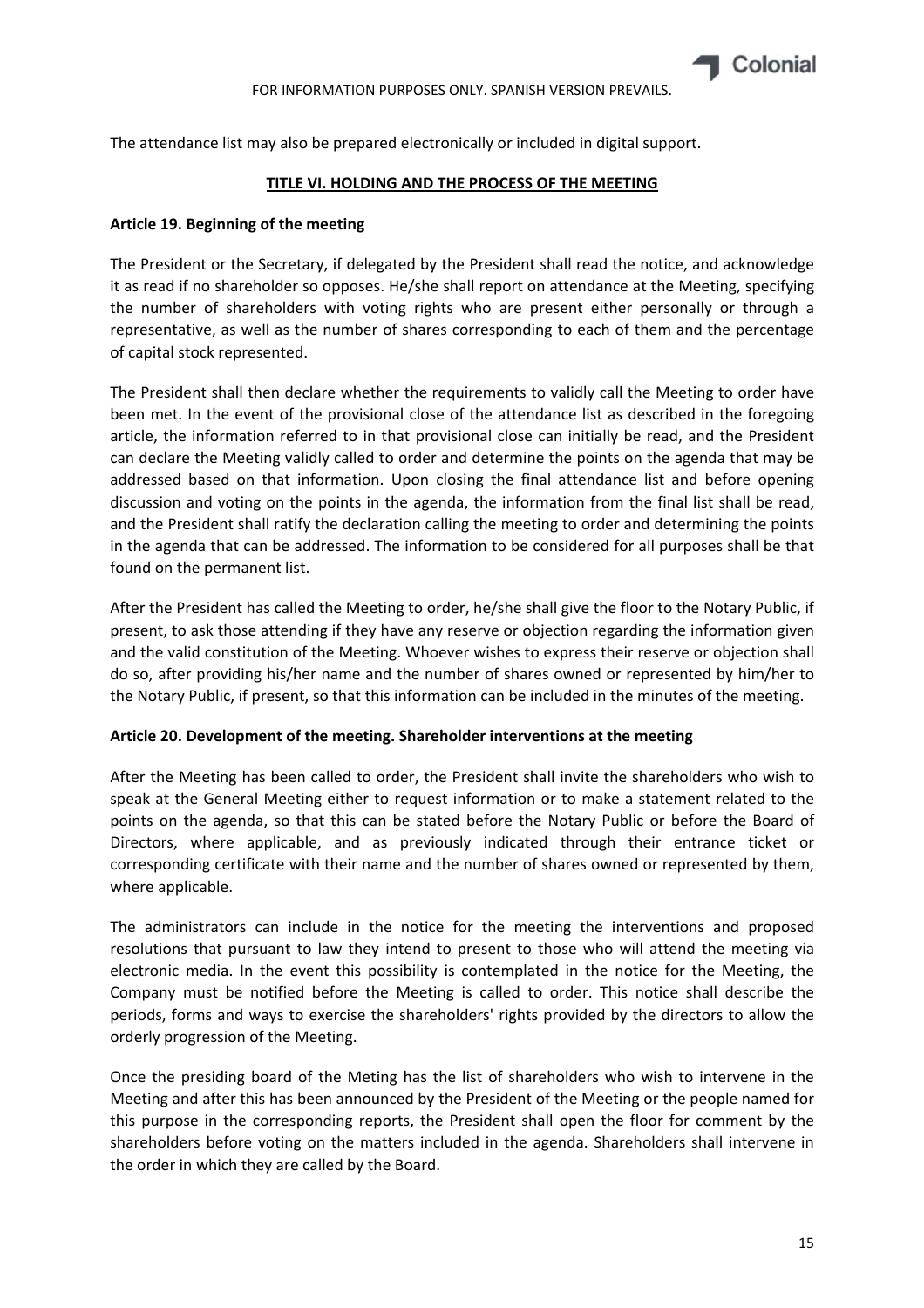

If the shareholder intervening wishes to have his/her intervention recorded in the minutes of the Meeting in writing, he/she shall provide the Notary Public or the directing board with a copy of his/her intervention at that time so that it can be compared with his/her speech.

The President in use of his/her powers can regulate the course of the interventions. More specifically, and without prejudice to other activities, the President:

- (i) can postpone the time initially assigned to each shareholder, as he/she deems appropriate;
- (ii) can request that the speaker clarify any questions that were not understood or that were not sufficiently explained during the intervention;
- (iii) can call the intervening shareholders to order so that their intervention is limited to the matters of the Meeting and so that they abstain from making any improper statements or from using their right in an abusive or obstructionist manner;
- (iv) can announce to the speaker that his/her time is about to expire so that they can adjust their speech; and when the time allotted for their intervention has expired or if they persist in the conducts described in the sub paragraph above, he/she can withdraw their right to speak; and
- (v) if he/she considers that the intervention could alter the order and the normal progession of the meeting, he/she can ask that they abandon the building and, if applicable, adopt the measures necessary to comply with this action.

The President, pursuant to law, shall provide the information or clarifications requested; he/she can, however entrust this mission to any of the administrators who are present, to a member of the presiding board, or to any manager, employee, expert or adviser of the Company, as he/she sees fit depending on the matter involved.

The President can respond individually to the interventions of the shareholders at the conclusion of their intervention, or jointly at the conclusion of all interventions. In the latter case, he/she can provide the information or clarifications requested either individually or grouped by subjects but always in accordance with the provisions of Article 10 of these Regulations

## **Article 21. Information during the Meeting**

During the course of the Meeting the shareholders will be able to verbally request the information or clarifications that they deem appropriate regarding the matters included in the agenda, as well as the clarifications that they deem necessary regarding the information available to the public that may have been facilitated by the Company to the National Securities Market Commission from the date of the last General Meeting, and regarding the auditor's report. The information or clarifications requested shall be facilitated by the President, although he/she may, due to the nature of the information, entrust that duty to another member of the presiding board or to an appropriate expert.

In the event that it is impossible to satisfy the shareholder's right to information at that time, then the directors shall provide that information in writing within seven (7) days after the conclusion of the Meeting.

The information requested can be denied only in accordance with the provisions of Article 10 of these Regulations. However, when the information requested is clear and expressly and directly available to all shareholders on the Company's website in a question-answer format, the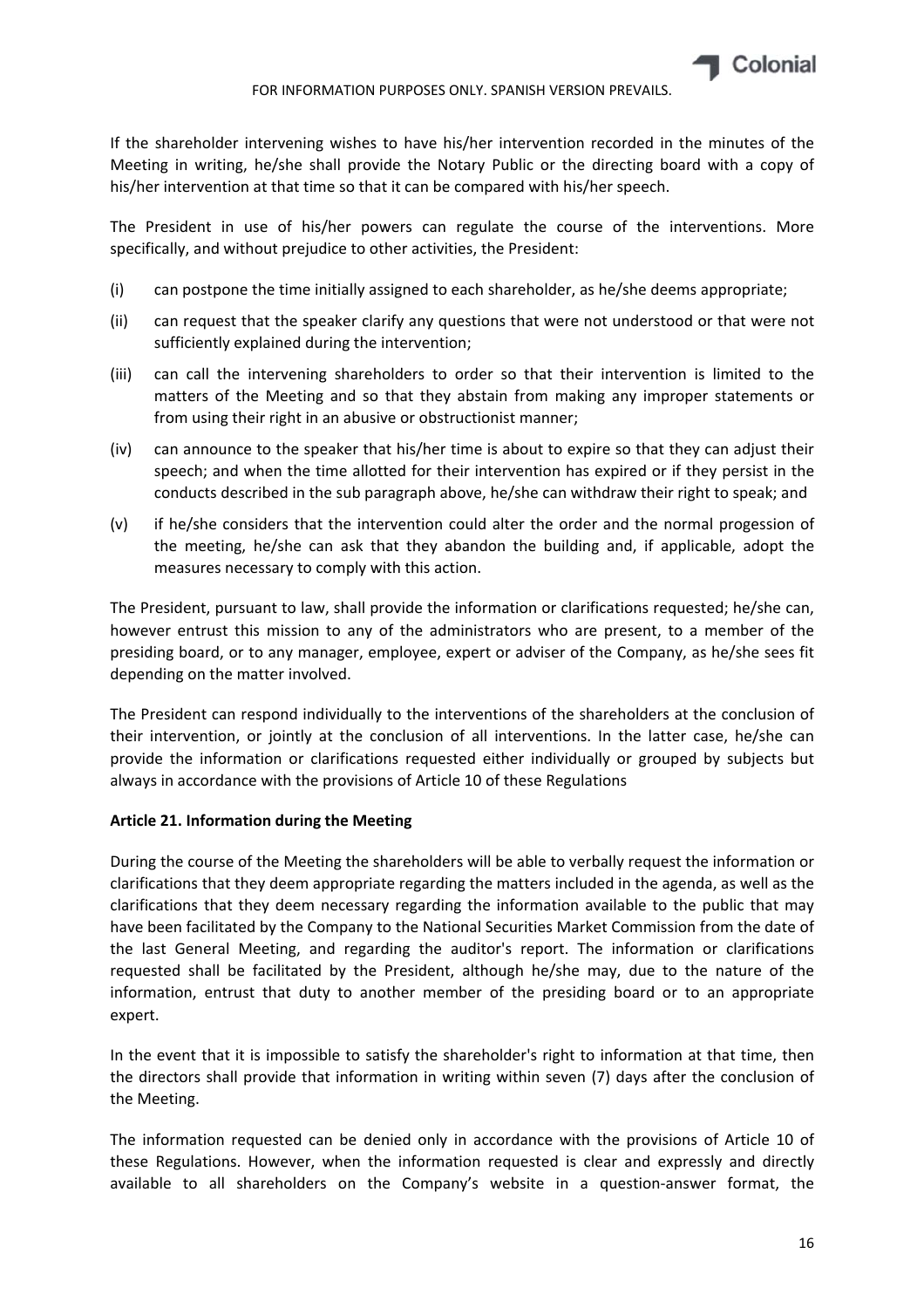administrators can limit their reply to the information on the Company's website.

## **Article 22. Adoption of resolutions**

At the conclusion of the shareholder interventions, the proposed resolutions on matters included in the agenda or on matters that by law are not required to be included in the agenda, shall be submitted for vote.

Company resolutions shall be adopted at the Meeting by a majority of the shareholders present either personally or through a representative; a resolution shall be understood as adopted when it obtains more votes in favor than against the present or represented capital stock.

Resolutions to increase or reduce capital stock and any other amendment of the Company bylaws, resolutions to issue bonds that are convertible into shares or bonds that grant bondholders a share in company profits, resolutions to limit or eliminate the right to first refusal on new shares, as well as to transform, merge, demerge or completely assign assets and liabilities, to change the Company's registered office to a foreign country or any other resolutions determined by law, if the present or represented capital stock at the meeting exceeds fifty percent (50%), shall require approval by an absolute majority. However a favorable vote of two thirds of the present or represented capital at the Meeting shall be required when the meeting is called to order on second call with the attendance of shareholders representing twenty five percent (25%) or more but without reaching fifty percent (50%) of the subscribed capital stock with the right to vote.

Each share carries one (1) vote.

Matters that are substantially independent shall be voted on separately so that shareholders can separately exercise their preferred votes. In any event, even though included in the same point on the agenda, the following matters shall be voted on separately: (a) the appointment, ratification, reelection or removal of each administrator; (ii) when amending the bylaws, each article or group of articles that are self‐regulated; and (iii) matters that are so required by law or the bylaws.

Entities that appear to be legitimate shareholders by virtue of the share ledger but who act on behalf of different individuals can divide their vote and cast it in different ways in compliance with the orders that they have received.

These intermediary entities can likewise delegate the vote to each of the indirect owners or third parties designated by them, with no limitations on the number of delegations granted.

Proposed resolutions that are formulated by the Board of Directors with respect to each point of the agenda shall be submitted to a vote, followed by votes on other proposals formulated, if any, by order of temporary priority. In any event, upon approval of the proposed resolution, all other resolutions that are associated with the same matter that are incompatible with the resolution adopted shall automatically be abandoned, and therefore not be submitted to a vote.

It will not be necessary for the Secretary to first announce or read the texts of the proposed resolutions whose texts have been made available to shareholders prior to the session, except when a shareholder requests this for some or all of the proposals, or when the President considers it opportune. In any event, the Secretary shall indicate the point on the agenda that refers to the resolution proposed for a vote.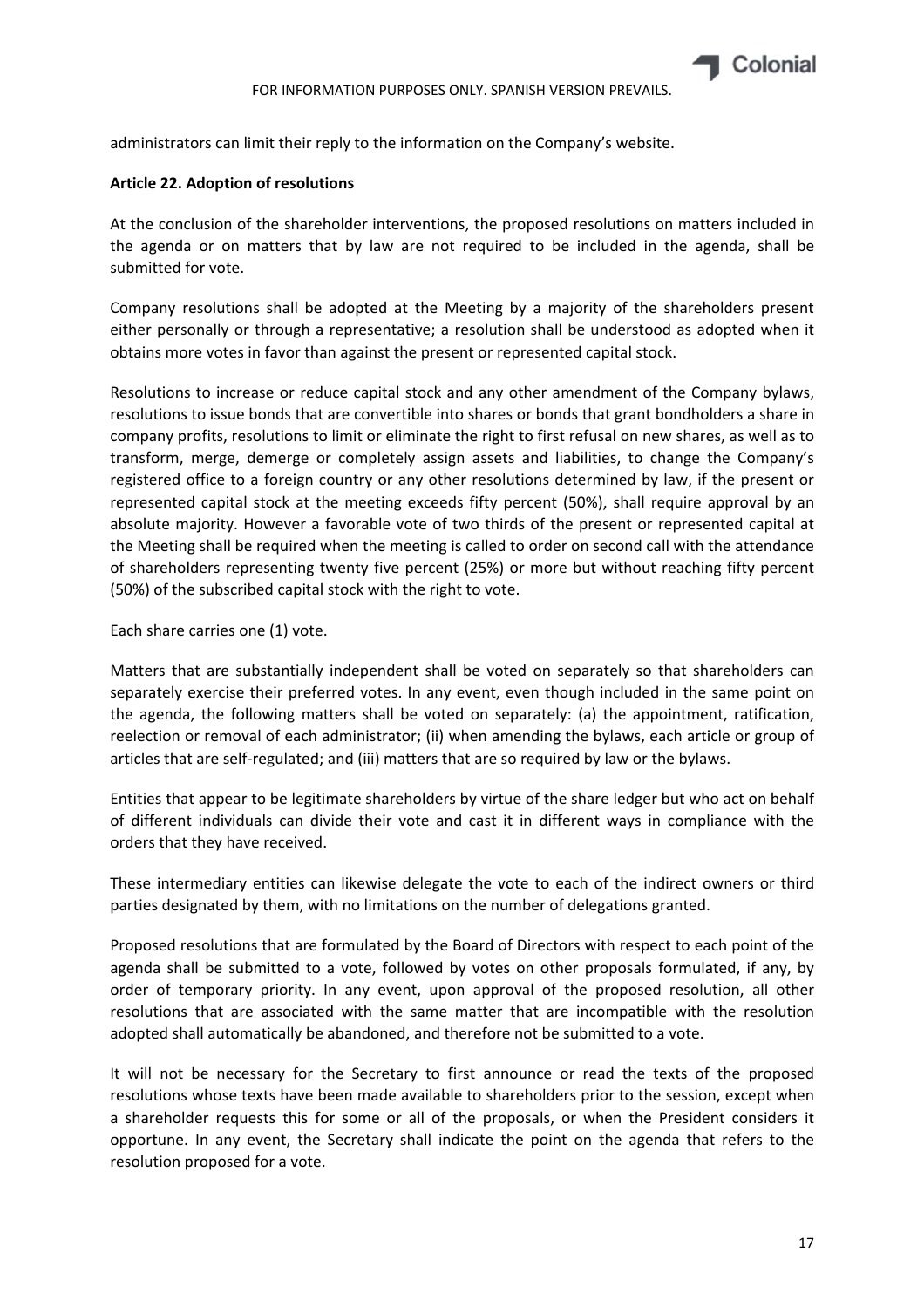

The Secretary can likewise explain or read a summary of the proposed resolutions whose texts were made available to shareholders prior to the session.

As a general rule, and in order to help the Meeting process along, and based on the assumption that all shareholders who leave the meeting prior to the vote without leaving note of their withdrawal and the agenda in discussion at the time that they leave, vote in favor of the proposals either made or assumed by the Board with respect to the points included in the agenda, then the procedure for voting and determining the vote is as follows:

a) When resolutions are regarding matters included in the agenda, votes corresponding to all of the shareholders attending the meeting either personally or by representative, according to the attendance list, shall be considered or assumed by the Board of Directors to be in favor, except: 1) votes corresponding to shares whose owners or representatives have informed the Secretary, or the Secretary's office designated for said tasks, that they will leave the meeting prior to the vote at hand; 2) votes against; 3) abstentions; 4) blank votes, if any.

For purposes of the vote, the President or the person appointed by the President shall ask for votes against the proposal made, followed by abstentions, making it unnecessary to state the votes in favor.

Blank votes shall be taken into account only when the shareholders expressly request, even though the President or the person appointed by the President does not ask about this.

b) When resolutions are regarding matters not included in the agenda, votes corresponding to all shareholders attending the meeting either personally or by representative, according to the attendance list, shall be either considered or assumed by the Board of Directors to be in favor of the proposal, except: 1) votes corresponding to shares whose owners or representatives have informed the Secretary, or the Secretary's office, that they will leave the meeting prior to the vote at hand; 2) votes in favor; 3) abstentions; 4) blank votes, if any.

Notwithstanding the above, when any legitimate shareholder has exercised his/her right to complete the agenda or to present newly proposed resolutions prior to the date of the General Meeting, then the Company shall submit these points or alternative proposals to a vote, following the same rules for voting as those formulated by the Board of Directors, especially the assumptions or deductions made regarding the nature of the votes.

For purposes of the vote, the President or the person appointed by the President shall ask for votes in favor of the proposal made, followed by abstentions, making it unnecessary to state the votes against.

Blank votes shall be taken into account only when the shareholders expressly request, even though the President or the person appointed by the president does not ask about this.

Any shareholder who wishes to inform the Secretary, or –the Secretary's office, that he/she is leaving the meeting shall do so in a written note signed by the shareholder or his representative, indicating the number of shares owned and/or represented and the point of the agenda prior to the vote in which he/she left the meeting. The card, if any, that was delivered to the shareholder or representative, where applicable, at the time that he/she was registered on the attendance list, and provided for the purpose of a written vote, can be used for the above purposes.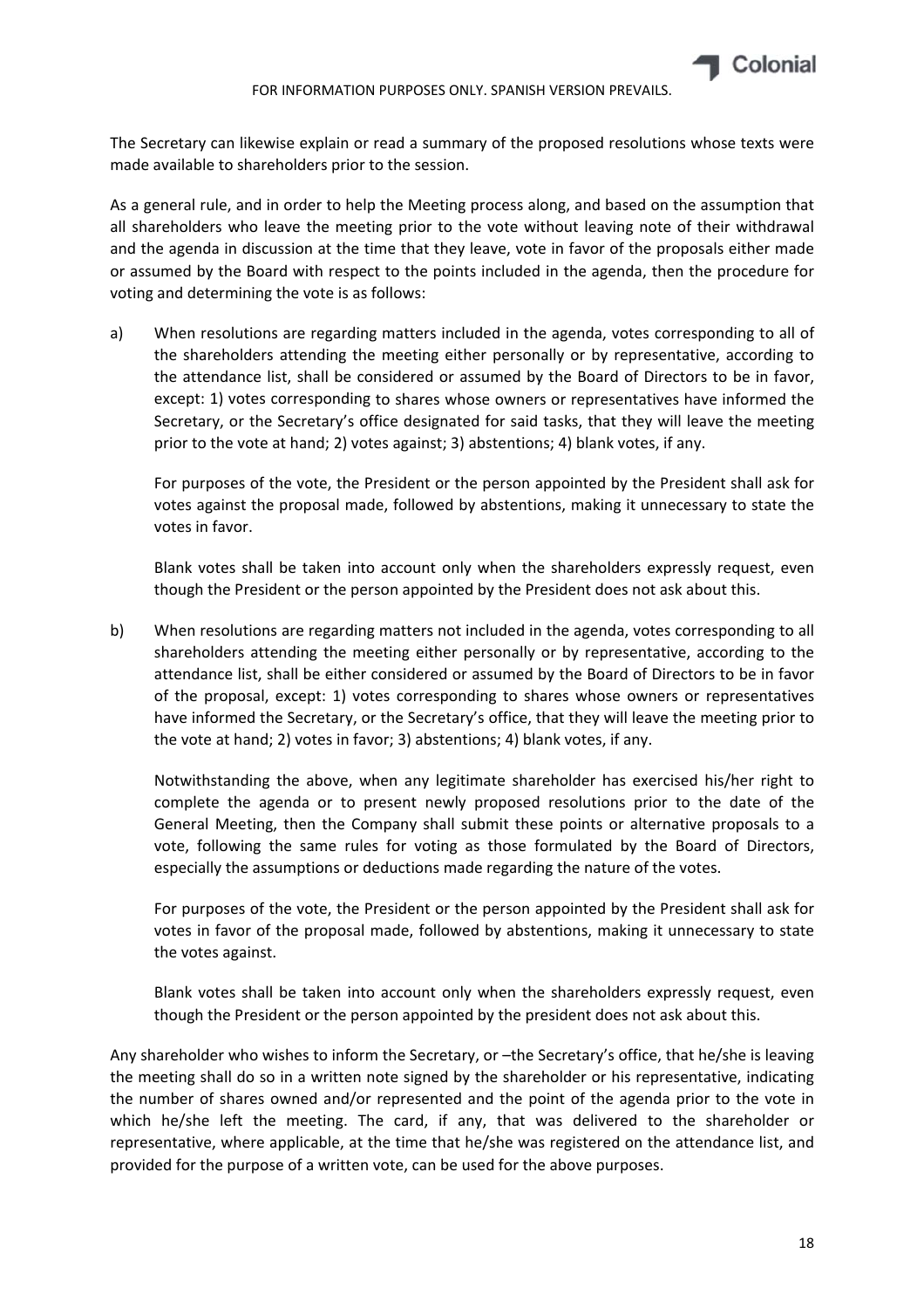

Notwithstanding this, another voting system can be established, if the president considers this more appropriate, which helps prove that the favorable votes necessary were obtained to pass the resolution, as evidenced by the minutes with respect to the results of the vote. This voting system could include a written vote using the ticket supplied in the Meeting, incorporating the booths and the systems that are available to register attendance or the technical media available to allow a vote as is done in a General Meeting. In any event, and regardless of the voting system used, shareholders can demonstrate their opposition to a resolution in the minutes of the meeting. If the vote was not verbal, then they shall expressly state this before the Secretary and the Notary Public, if the Notary Public were to notarize the minutes of the Meeting.

If two shareholders have not been appointed by the Board as observers, then the President and the Secretary shall be responsible for any recount.

The following will be determined for each resolution: the number of shares issued as valid votes, the proportion of capital stock represented by said votes, the total number of valid votes, the number of votes in favor and against each resolution and the number of abstentions, if any.

## **TITLE VII. CONCLUSION OF THE MEETING AND MINUTES OF THE MEETING**

#### **Article 23. Conclusion of the meeting**

After all matters included in the agenda have been debated and all pertinent votes completed, the President shall close the meeting.

## **Article 24. Minutes of the meeting**

The minutes shall be drafted by the Secretary listing all of the resolutions adopted and all of the requirements and circumstances that must be contained therein, as specified by current regulations.

The minutes of the Meeting shall be approved by the Board at the end of the meeting or, failing this, within fifteen (15) days by the President and two comptrollers/shareholders, one on behalf of the majority and the other on behalf of the minority.

The minutes passed by either of these two means shall be valid and enforceable as of the date they were passed.

Certified copies of the minutes shall be issued and the resolutions shall be notarized as public documents by those authorized to do so, according to these bylaws and the Commercial Registry Regulations.

#### **Article 25. Notarized minutes of the meeting**

The Directors can request the presence of a Notary Public to notarize the minutes of the Meeting and shall be required to do so if shareholders representing a minimum of one percent (1%) of the capital stock so request, five (5) days prior to the scheduled Meeting date. In this case resolutions shall only be effective if they are set forth in the notarized minutes.

The President and Secretary of the Meeting do not need to sign the notarized minutes; these shall be considered as minutes of the Meeting and transcribed into the Company's Minutes Ledger. Resolutions set forth in the minutes shall be enforceable effective from the date they are closed.